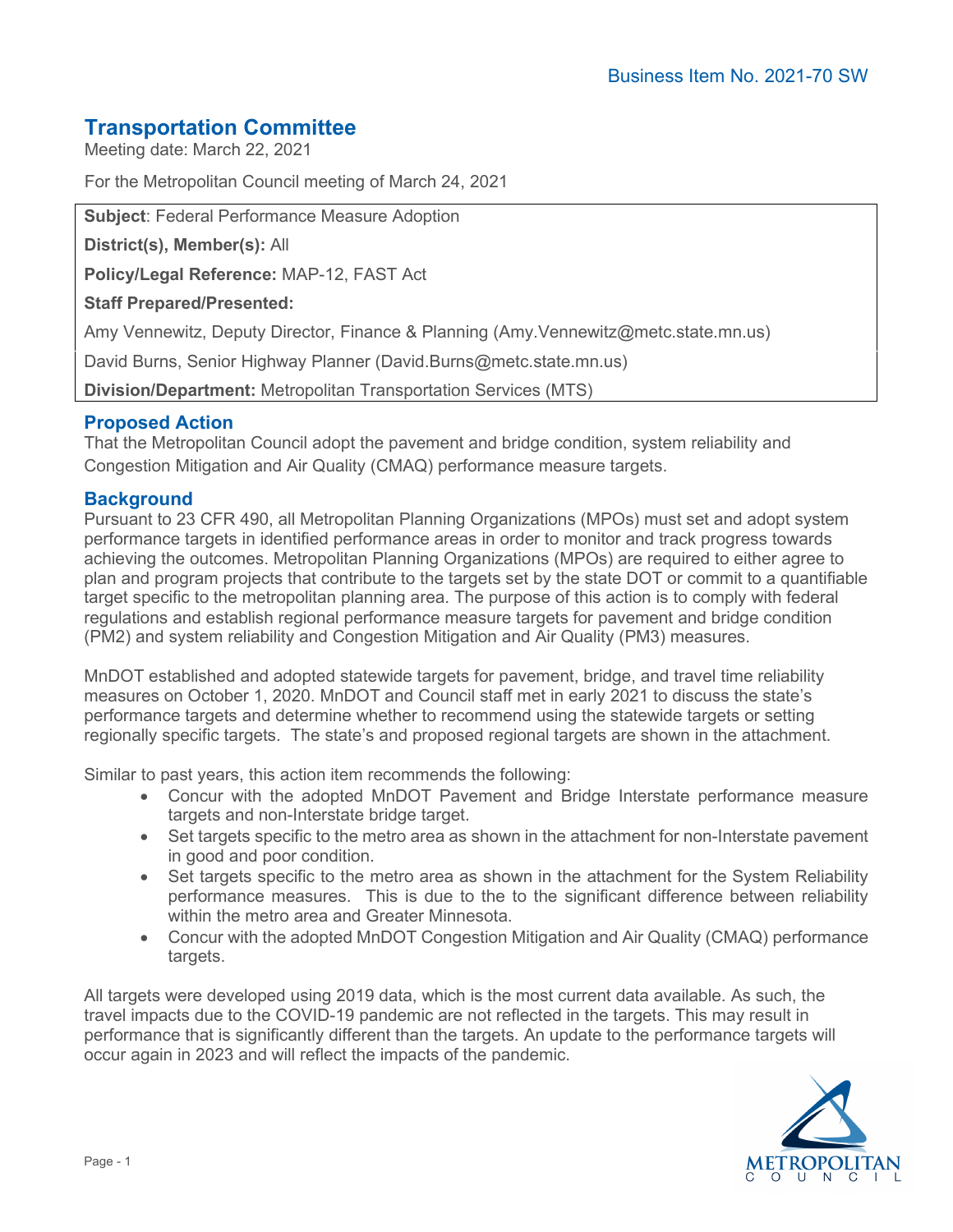# **Rationale**

The current 2040 Transportation Policy Plan includes a listing of performance measures used to monitor and assess system performance. These performance measures support the six over-arching transportation system goals of the TPP. The proposed performance measures and targets directly support the goals of the TPP and fulfill the federal requirements of an MPO.

# **Thrive Lens Analysis**

The adoption of the federal performance measures is broadly associated with all five Thrive Outcomes. The pavement and bridge measures address the Stewardship outcome by ensuring the Council supports the preservation and maintenance of the region's transportation infrastructure. The system reliability measures address the Prosperity outcome by helping to ensure efficient access to work and other destinations. The CMAQ measures address the Sustainability outcome by reducing the impact of transportation investments on the natural environment and climate change.

## **Funding**

There are no implications to funding.

## **Known Support / Opposition**

At its March 17, 2021 meeting, the Transportation Advisory Board unanimously recommended adoption of the proposed federal PM2, PM3 and CMAQ performance measure targets. There is no known opposition to this item.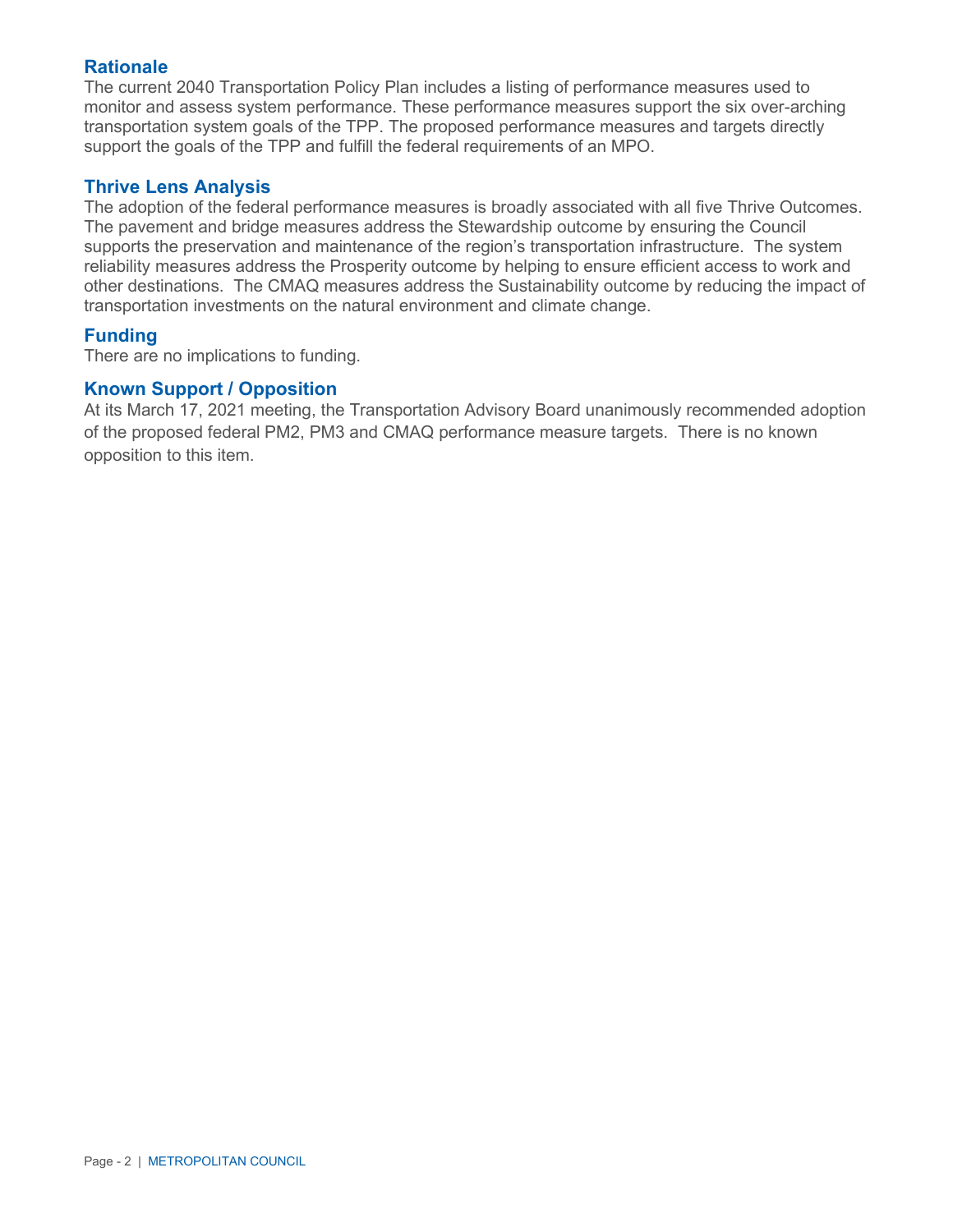|                                     |                                                                           | <b>Existing Metro Area</b> | <b>MnDOT Adopted</b> | Proposed      |
|-------------------------------------|---------------------------------------------------------------------------|----------------------------|----------------------|---------------|
| <b>Measure</b>                      |                                                                           | Performance                | <b>Target</b>        | <b>Target</b> |
| Pavement/Bridge<br><b>Condition</b> | <b>Bridge:</b>                                                            |                            |                      |               |
|                                     | % NHS bridges by deck area in good condition                              | 32.7%                      | 35%                  | 35%           |
|                                     | % NHS bridges by deck area in poor condition                              | 4.8%                       | 4%                   | 4%            |
|                                     | Pavement:                                                                 |                            |                      |               |
|                                     | % interstate pavement in good condition                                   | 58.5%                      | 55%                  | 55%           |
|                                     | % interstate pavement in poor condition                                   | 1.6%                       | 2%                   | 2%            |
|                                     | % non-interstate NHS in good condition                                    | 56%                        | 50%                  | 53%           |
|                                     | % non-interstate NHS in poor condition                                    | 1%                         | 4%                   | 3%            |
| <b>System Reliability</b>           | % reliable person-miles travelled on interstate                           | 69.5%                      | $>80\%$              | >70%          |
|                                     | % reliable person-miles travelled on non-interstate NHS                   | 79.6%                      | $>90\%$              | $>80\%$       |
|                                     | Truck travel time reliablity index                                        | 2.32                       | < 1.5                | 2.2           |
| CMAQ*                               | <b>On-road mobile source emissions</b>                                    | 2,648                      | 2,647                | 2,647         |
|                                     | % of travel by non-SOV                                                    | 23.9%                      | 25%                  | 25%           |
|                                     | Peak-hour excessive delay (annual hours of excessive delay per<br>capita) | 8.5                        | 8.5                  | 8.5           |

**\*must be same targets as adopted MnDOT targets**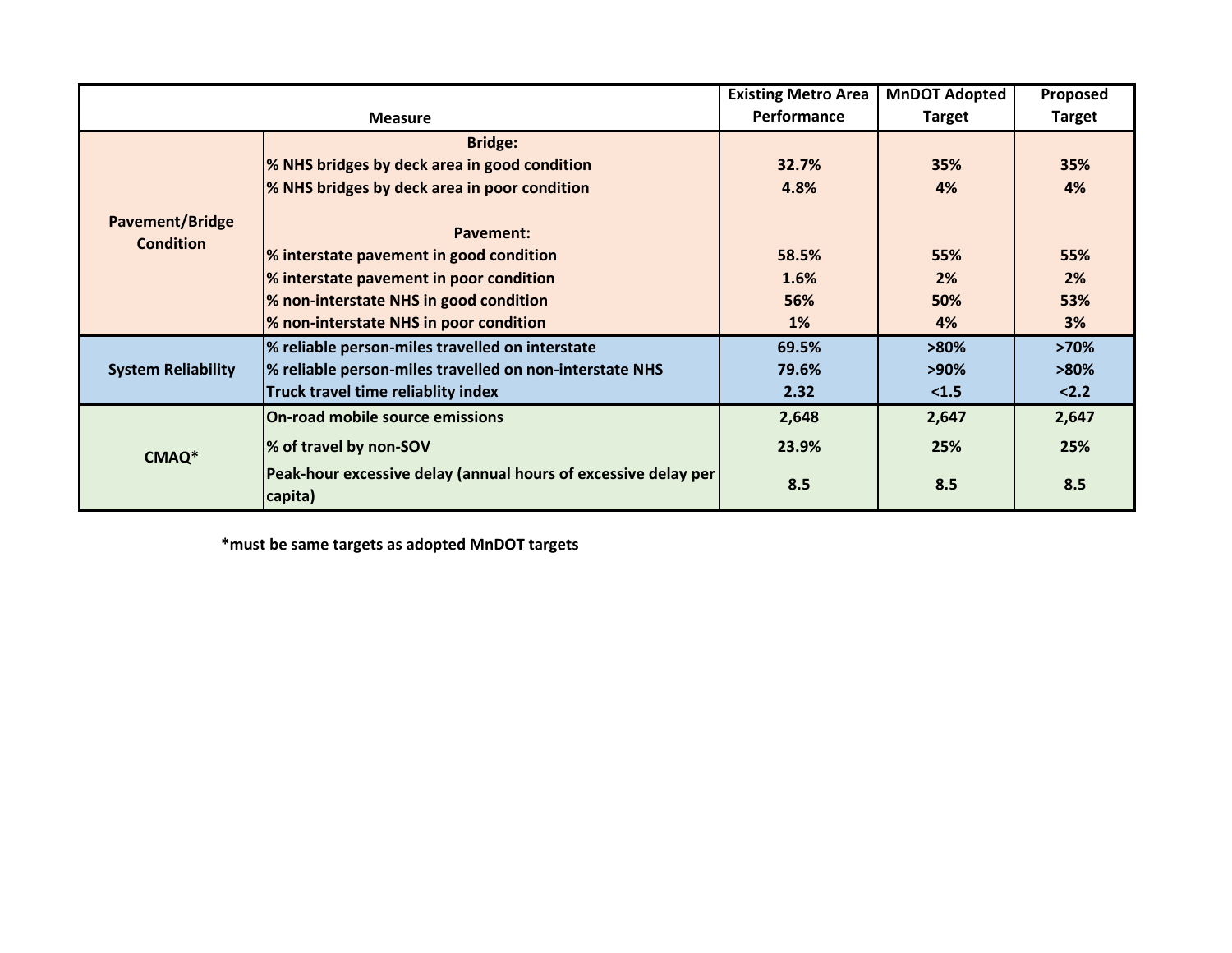#### METROPOLITAN COUNCIL

#### 390 Robert Street North, St. Paul, Minnesota 55101-1805

#### RESOLUTION NO. 2021-13

Adopting National Highway System Pavement and Bridge Performance Targets

- WHEREAS, the U.S. Department of Transportation established performance measures for pavement and bridge condition on the National Highway System (NHS) as detailed in 23 CFR 490, Subpart C, National Performance Measures for Assessing Pavement Condition, and 23 CFR 490, Subpart D, National Performance Measures for Assessing Bridge Condition; and
- WHEREAS, the Minnesota Department of Transportation (MnDOT) established performance targets for each of the four NHS pavement condition performance measures in accordance with 23 CFR 490.307(a); and
- WHEREAS, MnDOT established performance targets for each of the two NHS bridge condition performance measures in accordance with 23 CFR 490.407(c); and
- WHEREAS, metropolitan planning organizations (MPOs) must establish performance targets for each of the NHS pavement and bridge condition performance measures; and
- WHEREAS, MPOs establish NHS pavement and bridge condition targets by either agreeing to plan and program projects so that they contribute to the accomplishment of the State DOT NHS pavement or bridge condition targets or commit to quantifiable targets for the metropolitan planning area.

NOW, THEREFORE, BE IT RESOLVED:

- 1. THAT the Metropolitan Council agrees to plan and program projects so that the projects contribute to the accomplishment of the following regional targets for the calendar years of 2021 through 2024:
	- Percentage of pavement on the interstate system in good condition: 55%
	- Percentage of pavement on the interstate system in poor condition: 2%
	- Percentage of non-interstate NHS in good condition: 53%
	- Percentage of non-interstate NHS in poor condition:  $3\%$
	- Percentage of NHS bridges by deck area in good condition: 35%
	- Percentage of NHS bridges by deck area in poor condition:  $4\%$

Adopted this day of , 2021.

Charles A. Zelle, Chair Elizabeth Sund, Recording Secretary